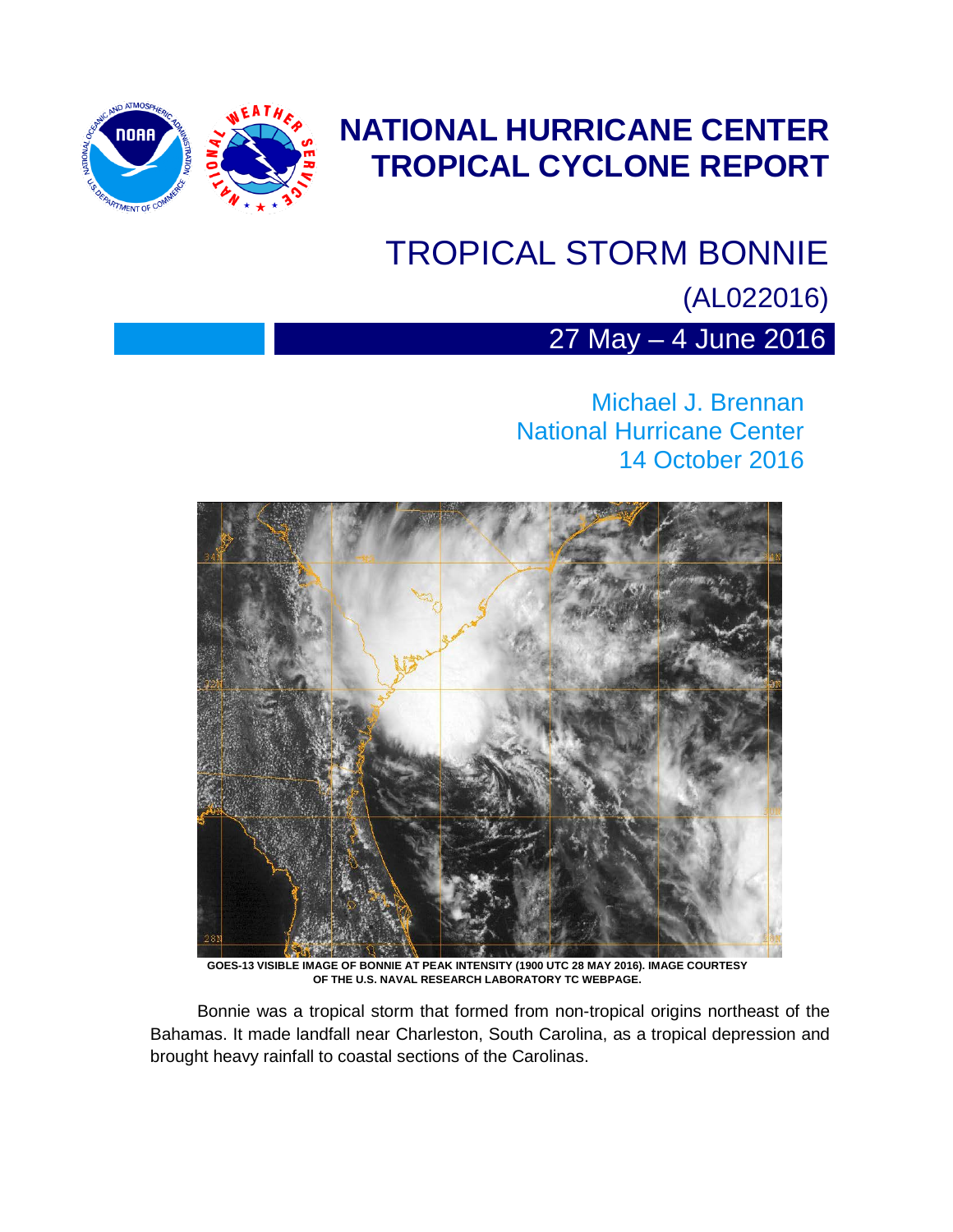

 $\overline{a}$ 

# **Tropical Storm Bonnie**

**27 MAY – 4 JUNE 2016**

## SYNOPTIC HISTORY

 Bonnie originated from a mid- to upper-level low that cut off from the mid-latitude westerlies over the Bahamas on 25 May. An inverted surface trough formed about 350 n mi northnortheast of the southeastern Bahamas that day and began to move slowly westward to westnorthwestward. Although southwesterly vertical wind shear displaced the convective activity to the north and east of the trough, by 0600 UTC 27 May a well-defined area of low pressure formed about 270 n mi east-northeast of the island of Eleuthera in the central Bahamas. The convective organization gradually increased that day, and a tropical depression formed around 1800 UTC, centered about 180 n mi miles northeast of Great Abaco in the Bahamas. The "best track" chart of the tropical cyclone's path is given in Fig. 1, with the wind and pressure histories shown in Figs. 2 and 3, respectively. The best track positions and intensities are listed in Table [1](#page-1-0)<sup>1</sup>.

After genesis, the depression moved quickly west-northwestward between a mid-level ridge to the northeast and the mid- to upper-level low to the southwest of the tropical cyclone. Despite being in an environment of moderate southerly to southeasterly vertical wind shear, the cyclone reached tropical storm strength at 1200 UTC 28 May, while centered about 195 n mi south-southeast of Charleston, South Carolina. Bonnie reached its peak intensity of 40 kt 6 h later. However, by 0600 UTC on 29 May wind shear had displaced most of the deep convection away from the center and Bonnie began to weaken while it turned northward at a slower forward speed. Bonnie then began to move more quickly toward the northwest and weakened to a tropical depression around 1200 UTC 29 May while centered just offshore of the South Carolina coast, about 15 n mi east-southeast of Charleston. Bonnie made landfall shortly thereafter, around 1230 UTC about 10 n mi east of Charleston on the Isle of Palms, South Carolina,

Bonnie made a slow cyclonic loop over coastal South Carolina west of Charleston after landfall and slowly weakened. Early on 30 May, Bonnie began moving slowly northeastward and organized deep convection dissipated, marking the transition of Bonnie to a post-tropical remnant low around 1200 UTC that day while centered about 30 n mi north-northeast of Charleston. The remnant low then turned eastward and re-emerged into the Atlantic Ocean shortly after 0000 UTC 31 May. On 31 May and 1 June the low moved slowly eastward and passed south of Cape Fear, North Carolina, while producing only intermittent convection.

Organized deep convection became more persistent near the low center around 0000 UTC 2 June, and Bonnie regained tropical cyclone status as a depression at that time while centered about 40 n mi southeast of Cape Lookout, North Carolina. The depression then accelerated northeastward ahead of an approaching mid-level trough and the center passed

<span id="page-1-0"></span><sup>1</sup> A digital record of the complete best track, including wind radii, can be found on line at [ftp://ftp.nhc.noaa.gov/atcf.](ftp://ftp.nhc.noaa.gov/atcf) Data for the current year's storms are located in the *btk* directory, while previous years' data are located in the *archive* directory.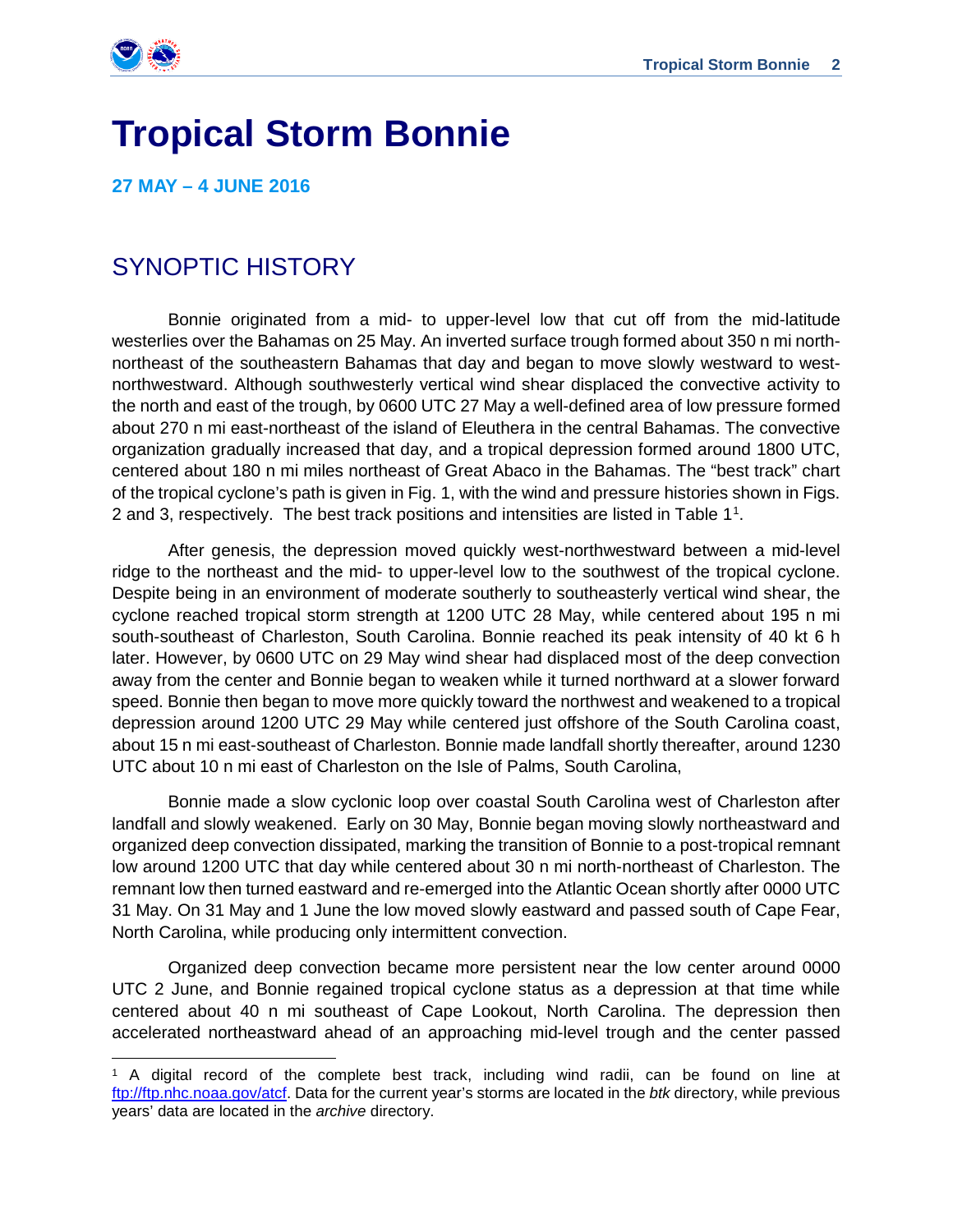

about 10 n mi east-southeast of Cape Hatteras around 1200 UTC that day. Bonnie then turned eastward with an increase in forward speed as it came under the influence of the mid-latitude westerlies. The cyclone regained tropical storm status at 1200 UTC 3 June, while centered about 140 n mi east-northeast of Cape Hatteras.

Bonnie continued moving eastward through early on 4 June. An increase in vertical wind shear and a track over 22°C waters resulted in Bonnie's weakening to a tropical depression at 1800 UTC that day. Organized deep convection dissipated over the next few hours, and Bonnie again became a post-tropical remnant low at 0000 UTC 5 June. The remnant low moved generally eastward for the next several days and acquired frontal characteristics on late on 7 June. During this time, maximum winds remained between 25 to 30 kt. The low dissipated shortly after 1800 UTC 9 June about 475 n mi south-southwest of the Azores.

## METEOROLOGICAL STATISTICS

Observations in Bonnie (Figs. 2 and 3) include subjective satellite-based Dvorak technique intensity estimates from the Tropical Analysis and Forecast Branch (TAFB) and the Satellite Analysis Branch (SAB), and objective Advanced Dvorak Technique (ADT) estimates from the Cooperative Institute for Meteorological Satellite Studies/University of Wisconsin-Madison. Observations also include flight-level and stepped frequency microwave radiometer (SFMR) observations from four flights of the  $53<sup>rd</sup>$  Weather Reconnaissance Squadron of the U. S. Air Force Reserve Command. Data and imagery from NOAA polar-orbiting satellites including the Advanced Microwave Sounding Unit (AMSU), the NASA Global Precipitation Mission (GPM), the European Space Agency's Advanced Scatterometer (ASCAT), and Defense Meteorological Satellite Program (DMSP) satellites, among others, were also useful in constructing the best track of Bonnie.

Selected surface observations from land stations and data buoys are given in Table 2.

#### *Winds and Pressure*

The estimated 40-kt peak intensity of Bonnie is based on an SFMR measurement of 40 kt at 0124 UTC 29 May. An earlier SFMR measurement of 46 kt around 1045 UTC 28 May was deemed unreliable due to rain contamination.

No sustained winds of tropical storm force were observed at land or coastal observing sites in association with Bonnie. The highest reported sustained wind on land was 30 kt at Ft. Pulaski, Georgia, where a gust of 35 kt was also observed. A sustained wind of 27 kt was observed at the Charleston, South Carolina, International Airport, where a wind gust of 35 kt was also reported.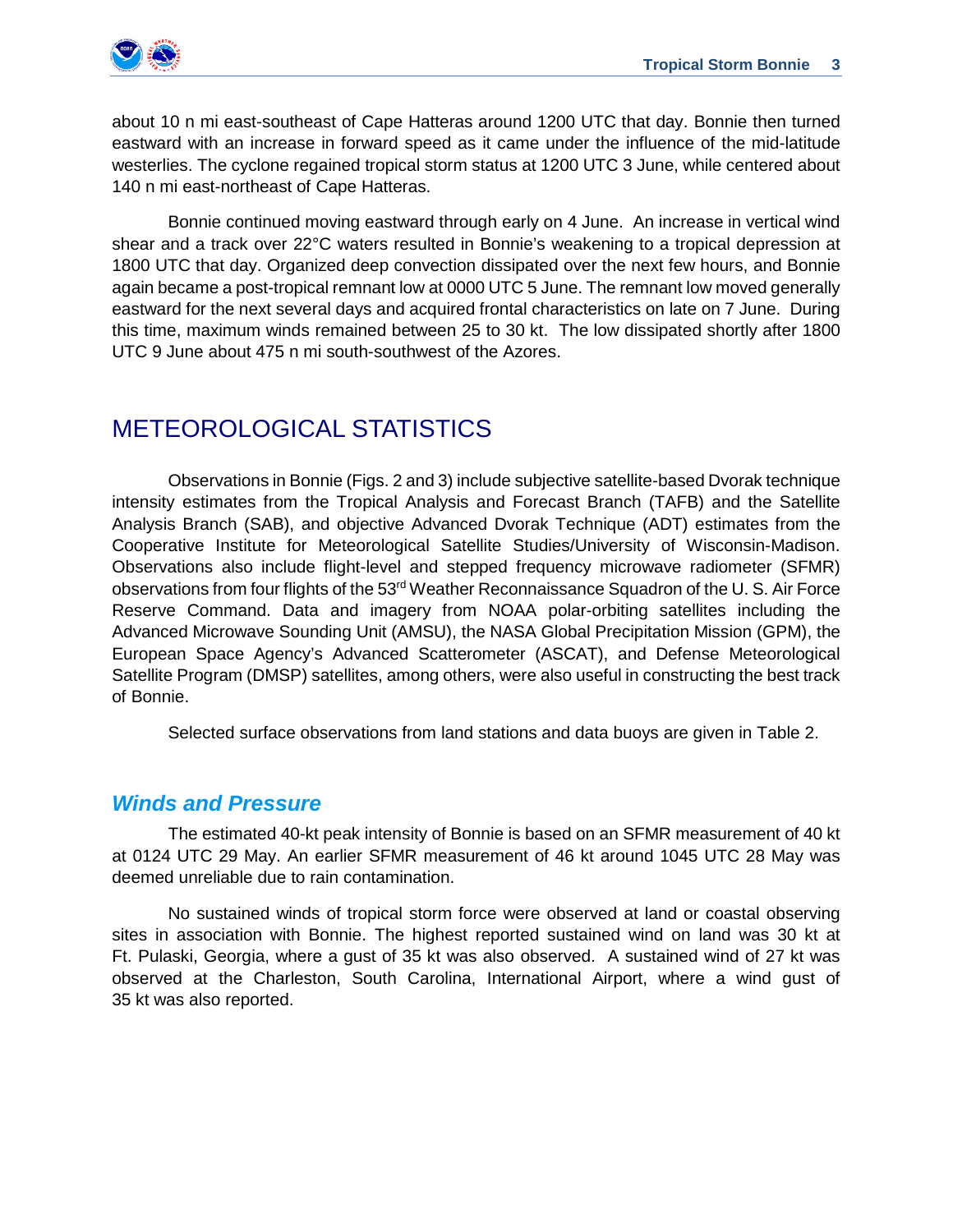

#### *Storm Surge[2](#page-3-0)*

Storm surge associated with Bonnie was observed along the Atlantic coast from northern Florida through North Carolina. The highest observed storm surge was 1.80 ft above normal tide levels at Oyster Landing, South Carolina. The highest reported storm tide was 3.95 ft above the North American Vertical Datum of 1988 (NAVD88) at Fort Pulaski, Georgia. A storm tide of 3.36 ft was reported at Charleston, South Carolina, while a storm tide of 3.30 ft was observed at Fernandina Beach, Florida. The storm tide resulted in inundation values of less than 1 ft from north Florida through North Carolina.

#### *Rainfall and Flooding*

Rainfall totals from Bonnie ranged from 4 to 10 inches across much of the central and southern portions of the South Carolina coast and adjacent areas of eastern Georgia (Figure 4). The highest observed rainfall total in this area was 10.36 inches near Ridgeland in Jasper County, South Carolina. This rainfall caused extensive flooding in Jasper County, where portions of Interstate 95 and U.S. Highway 17 were closed. Road flooding also occurred in portions of Dorchester, Charleston, and Hampton Counties in South Carolina and Bulloch County in Georgia.

Farther north, widespread rainfall totals of 3 to 5 inches occurred across portions of coastal North Carolina (Figure 4), with totals over 10 inches near Cape Hatteras. The highest observed total was 13.95 inches at Billy Mitchell Airport (KHSE) in Frisco. Note that some of this rainfall fell during Bonnie's post-tropical phase.

### CASUALTY AND DAMAGE STATISTICS

There was one casualty<sup>[3](#page-3-1)</sup> reported in association with Bonnie – a person drowned in the surf at Carolina Beach, North Carolina, on 29 May. Several rescues were also reported due to strong rip currents in association with Bonnie in Wrightsville Beach and Carolina Beach, North Carolina, and in Myrtle Beach, South Carolina, on 29–30 May.

<span id="page-3-0"></span>l <sup>2</sup> Several terms are used to describe water levels due to a storm. **Storm surge** is defined as the abnormal rise of water generated by a storm, over and above the predicted astronomical tide, and is expressed in terms of height above normal tide levels. Because storm surge represents the deviation from normal water levels, it is not referenced to a vertical datum. **Storm tide** is defined as the water level due to the combination of storm surge and the astronomical tide, and is expressed in terms of height above a vertical datum, i.e. the North American Vertical Datum of 1988 (NAVD88) or Mean Lower Low Water (MLLW). **Inundation** is the total water level that occurs on normally dry ground as a result of the storm tide, and is expressed in terms of height above ground level. At the coast, normally dry land is roughly defined as areas higher than the normal high tide line, or Mean Higher High Water (MHHW).

<span id="page-3-1"></span><sup>3</sup> Deaths occurring as a direct result of the forces of the tropical cyclone are referred to as "direct" deaths. These would include those persons who drowned in storm surge, rough seas, rip currents, and freshwater floods. Direct deaths also include casualties resulting from lightning and wind-related events (e.g., collapsing structures). Deaths occurring from such factors as heart attacks, house fires, electrocutions from downed power lines, vehicle accidents on wet roads, etc., are considered indirect" deaths.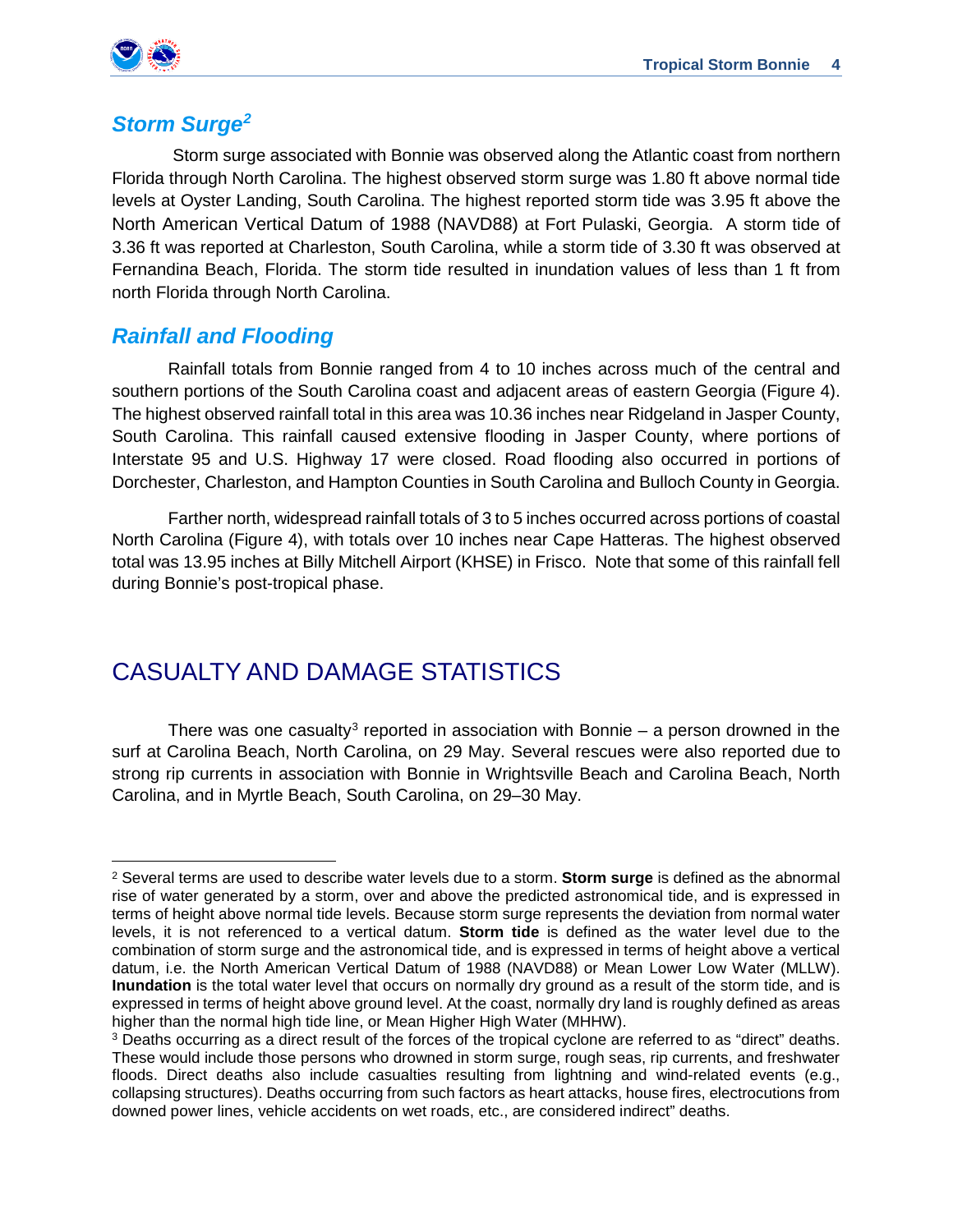

According to a media report, about \$640,000 in damage occurred in Jasper County, South Carolina, due to flooding, mainly in the town of Ridgeland. No other monetary damage estimates associated with Bonnie were available as of this writing.

### FORECAST AND WARNING CRITIQUE

The genesis of Bonnie was reasonably well forecast, particularly in the short range. However, a 5-day possibility of genesis was not noted until three days prior to genesis (Table 3). The 5-day genesis forecast reached the medium (40-60%) category 42 h before genesis, and was raised to the high (>60%) category 30 h prior to formation. The possibility of genesis within 48 h was first mentioned 42 h before formation. The 48-h genesis probabilities reached the medium and high categories 30 h and 18 h prior to genesis, respectively.

The re-genesis of Bonnie back to a tropical cyclone on 2 June was not anticipated and no genesis probabilities were provided before the system regained tropical cyclone status.

A verification of NHC official track forecasts for Bonnie is given in Table 4a. Official forecast track errors (OFCL) were near the mean official errors for the previous 5-yr period at 12 h and well below the long-term mean at all other forecast times. Climatology-persistence (OCD5) track errors were also much smaller than the long-term mean OCD5 errors, suggesting that Bonnie's track was easier to forecast than a typical system. A homogeneous comparison of the official track errors with selected guidance models is given in Table 4b. Overall, OFCL performed well in comparison to the available guidance. The best performing track model guidance was the GEFS ensemble mean (AEMI), which bested OFCL at 12, 24, 48 and 72 h. The ECMWF (EMXI) beat OFCL at 12-36 h.

A verification of NHC official intensity forecasts for Bonnie is given in Table 5a. Official forecast intensity errors were lower than the mean official errors for the previous 5-yr period at all forecast lead times. A homogeneous comparison of the official intensity errors with selected guidance models is given in Table 5b. The NHC forecast was beaten by the variable intensity consensus aid (IVCN) at 24, 36, 48 and 120 h, but performed better than most of the rest of the guidance at most forecast lead times.

Watches and warnings associated with Bonnie are given in Table 6.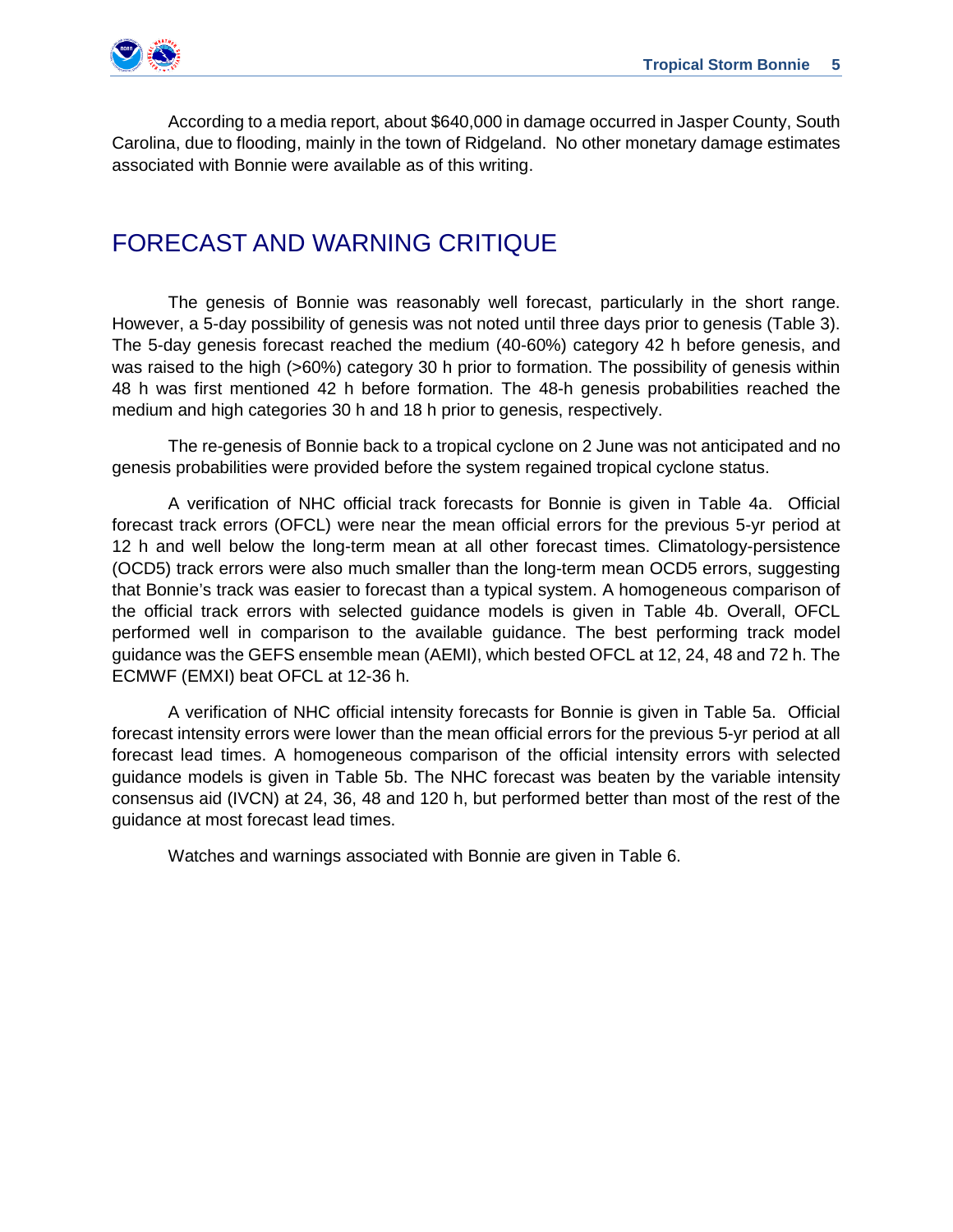

| Date/Time<br>(UTC) | Latitude<br>$(^{\circ}N)$ | Longitude<br>(°W) | <b>Pressure</b><br>(mb) | <b>Wind</b><br>Speed (kt) | <b>Stage</b>         |
|--------------------|---------------------------|-------------------|-------------------------|---------------------------|----------------------|
| 27 / 0600          | 27.2                      | 72.1              | 1010                    | 30                        | low                  |
| 27 / 1200          | 27.7                      | 73.1              | 1009                    | 30                        | $\mathbf H$          |
| 27 / 1800          | 28.3                      | 74.4              | 1009                    | 30                        | tropical depression  |
| 28 / 0000          | 28.8                      | 75.5              | 1009                    | 30                        | $\mathbf{H}$         |
| 28 / 0600          | 29.4                      | 76.7              | 1009                    | 30                        | $\mathbf{H}$         |
| 28 / 1200          | 30.0                      | 78.0              | 1008                    | 35                        | tropical storm       |
| 28 / 1800          | 30.7                      | 79.1              | 1008                    | 40                        | $\mathbf H$          |
| 29 / 0000          | 31.0                      | 79.4              | 1007                    | 40                        | $\mathbf H$          |
| 29 / 0600          | 31.7                      | 79.4              | 1007                    | 35                        | $\mathbf H$          |
| 29 / 1200          | 32.7                      | 79.7              | 1007                    | 30                        | tropical depression  |
| 29 / 1230          | 32.8                      | 79.8              | 1007                    | 30                        | $\mathbf{H}$         |
| 29 / 1800          | 33.0                      | 80.3              | 1010                    | 30                        | $\mathbf{H}$         |
| 30 / 0000          | 32.7                      | 80.3              | 1011                    | 25                        | $\mathbf H$          |
| 30 / 0600          | 33.1                      | 80.0              | 1011                    | 25                        | $\mathbf{H}$         |
| 30 / 1200          | 33.3                      | 79.8              | 1012                    | 25                        | low                  |
| 30 / 1800          | 33.4                      | 79.6              | 1011                    | 25                        | $\mathbf{H}$         |
| 31 / 0000          | 33.2                      | 79.3              | 1009                    | 25                        | $\mathbf{H}$         |
| 31 / 0600          | 33.1                      | 78.8              | 1007                    | 25                        | $\mathbf H$          |
| 31 / 1200          | 33.2                      | 78.4              | 1007                    | 25                        | $\mathbf H$          |
| 31 / 1800          | 33.3                      | 78.0              | 1007                    | 25                        | $\pmb{\mathsf{H}}$   |
| 01 / 0000          | 33.4                      | 77.7              | 1008                    | 20                        | $\pmb{\mathsf{H}}$   |
| 01 / 0600          | 33.4                      | 77.3              | 1009                    | 20                        | $\pmb{\mathfrak{m}}$ |
| 01 / 1200          | 33.4                      | 76.9              | 1009                    | 20                        | $\mathbf{u}$         |
| 01 / 1800          | 33.5                      | 76.4              | 1010                    | 20                        | $\mathbf H$          |
| 02 / 0000          | 34.1                      | 76.0              | 1010                    | 20                        | tropical depression  |
| 02 / 0600          | 34.7                      | 75.7              | 1010                    | 25                        | $\blacksquare$       |

#### Table 1. Best track for Tropical Storm Bonnie, 27 May–4 June 2016.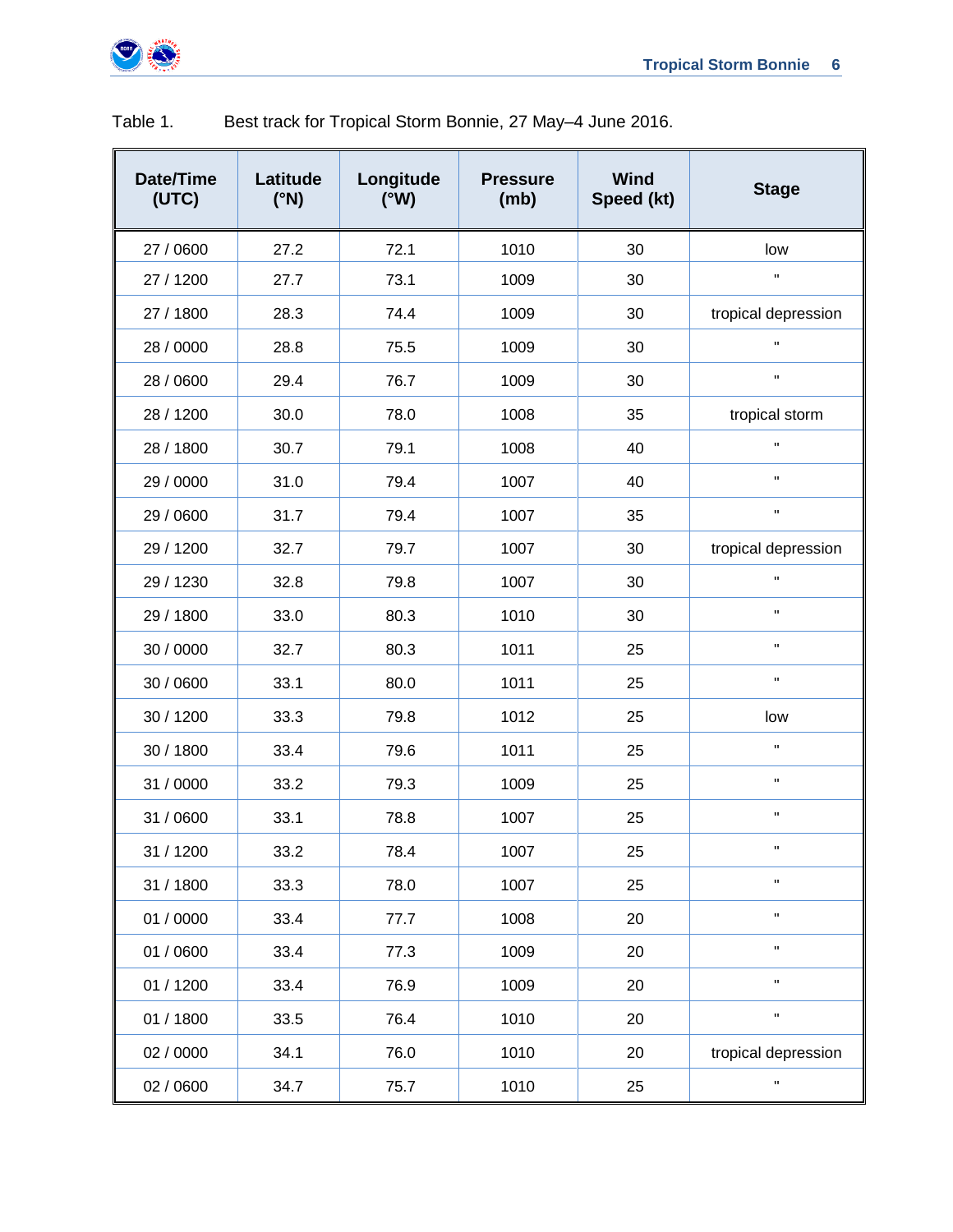

| 02 / 1200 | 35.1 | 75.4 | 1009 | 25 | п.                  |
|-----------|------|------|------|----|---------------------|
| 02 / 1800 | 35.4 | 75.0 | 1008 | 30 | $\mathbf{H}$        |
| 03 / 0000 | 35.6 | 74.5 | 1006 | 30 | $\mathbf{H}$        |
| 03 / 0600 | 35.7 | 73.7 | 1006 | 30 | $\mathbf H$         |
| 03 / 1200 | 35.9 | 72.6 | 1006 | 35 | tropical storm      |
| 03 / 1800 | 35.9 | 71.4 | 1006 | 35 | $\mathbf{H}$        |
| 04 / 0000 | 35.9 | 70.2 | 1006 | 35 | $\mathbf{H}$        |
| 04 / 0600 | 35.9 | 68.9 | 1006 | 35 | $\mathbf H$         |
| 04 / 1200 | 35.6 | 67.3 | 1007 | 30 | tropical depression |
| 04 / 1800 | 35.1 | 65.9 | 1008 | 30 | $\mathbf H$         |
| 05 / 0000 | 34.8 | 64.6 | 1009 | 25 | low                 |
| 05 / 0600 | 34.3 | 63.0 | 1011 | 25 | $\mathbf{H}$        |
| 05 / 1200 | 33.8 | 61.2 | 1011 | 25 | $\mathbf{H}$        |
| 05 / 1800 | 33.4 | 59.2 | 1012 | 25 | $\mathbf H$         |
| 06 / 0000 | 33.0 | 57.1 | 1013 | 25 | $\mathbf H$         |
| 06 / 0600 | 32.4 | 54.5 | 1013 | 25 | $\mathbf H$         |
| 06 / 1200 | 31.6 | 51.5 | 1014 | 25 | $\mathbf H$         |
| 06 / 1800 | 31.0 | 48.7 | 1014 | 25 | н.                  |
| 07 / 0000 | 30.3 | 46.2 | 1015 | 25 | $\mathbf{H}$        |
| 07 / 0600 | 29.6 | 42.9 | 1015 | 25 | $\mathbf H$         |
| 07 / 1200 | 29.2 | 40.3 | 1015 | 30 | н                   |
| 07 / 1800 | 28.9 | 38.0 | 1015 | 30 | extratropical       |
| 08 / 0000 | 28.8 | 36.2 | 1015 | 30 | $\mathbf{H}$        |
| 08 / 0600 | 28.9 | 34.7 | 1015 | 25 | $\mathbf{H}$        |
| 08 / 1200 | 29.1 | 33.5 | 1016 | 25 | $\mathbf{H}$        |
| 08 / 1800 | 29.4 | 32.5 | 1016 | 25 | н.                  |
| 09 / 0000 | 29.9 | 31.7 | 1019 | 25 | $\mathbf{H}$        |
| 09 / 0600 | 30.2 | 30.9 | 1018 | 25 | $\mathbf{H}$        |
| 09 / 1200 | 30.4 | 30.4 | 1018 | 25 | н.                  |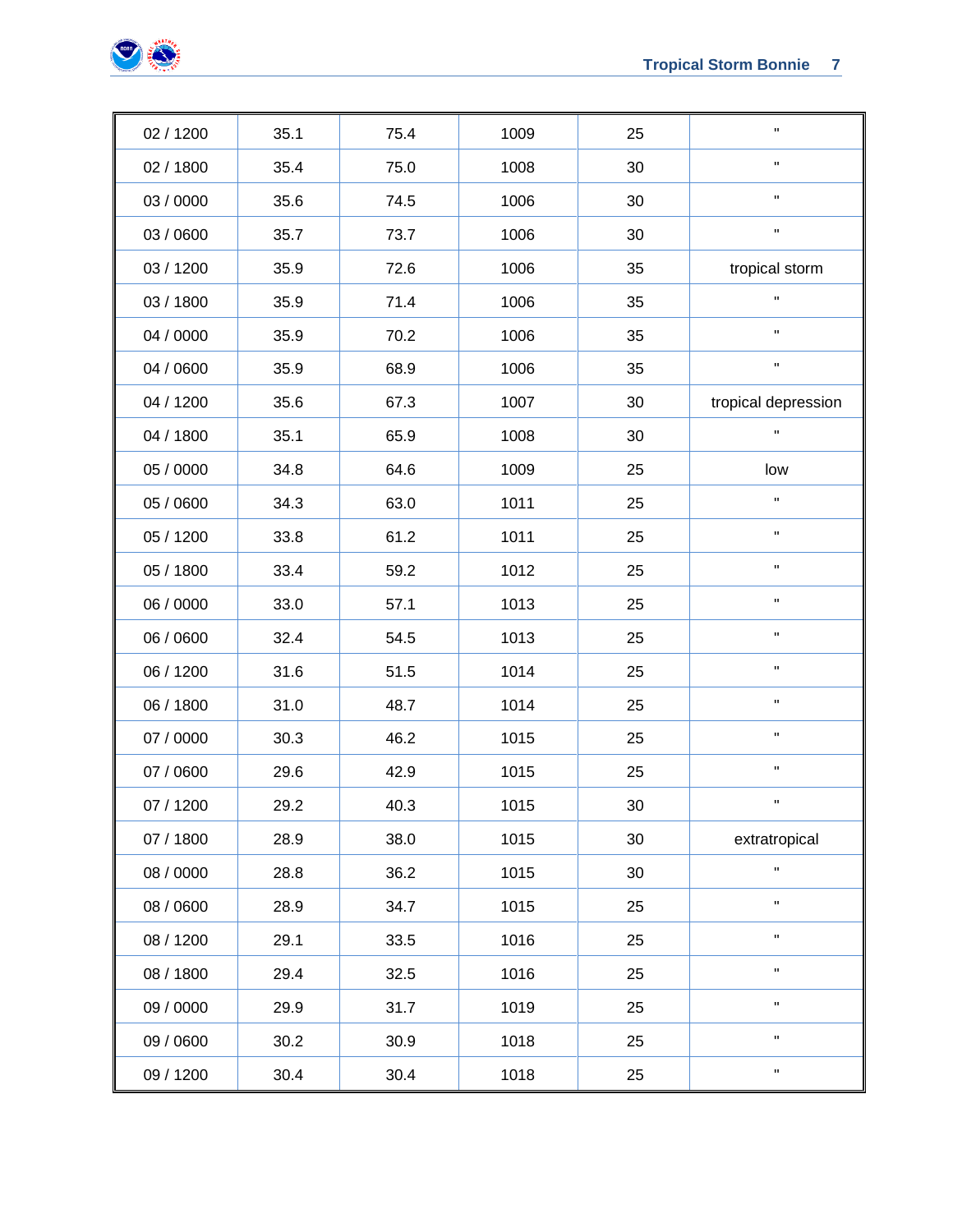

| 09 / 1800 | 30.6 | 29.5 | 1020 | 25 |                                              |
|-----------|------|------|------|----|----------------------------------------------|
| 10/0000   |      |      |      |    | dissipated                                   |
| 28 / 1800 | 30.7 | 79.1 | 1008 | 40 | maximum winds                                |
| 29 / 1230 | 32.8 | 79.8 | 1007 | 30 | landfall at Isle of<br>Palms, South Carolina |
| 03/0000   | 35.6 | 74.5 | 1006 | 30 | minimum pressure                             |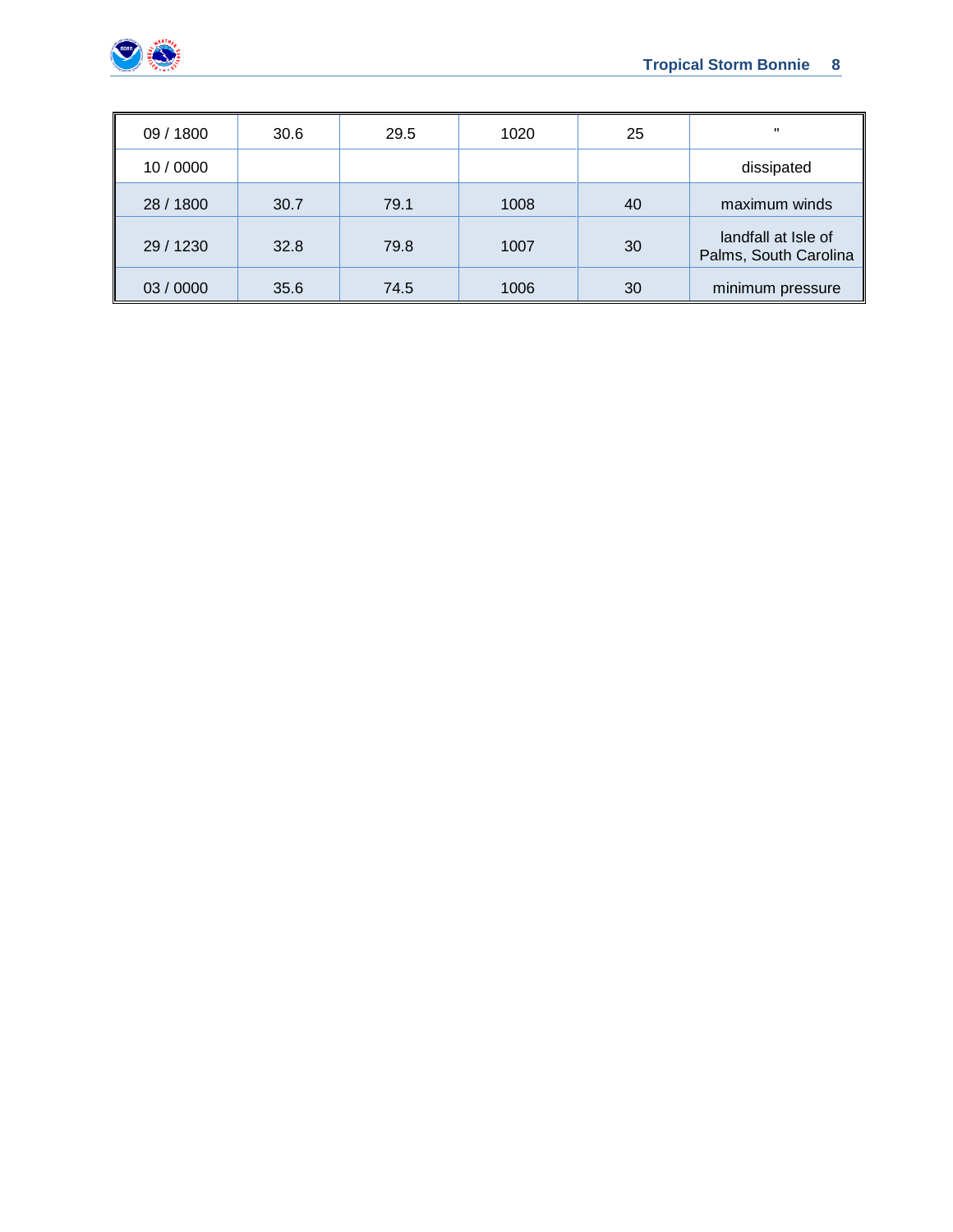

#### Table 2. Selected surface observations for Tropical Storm Bonnie, 27 May–4 June 2016.

|                                                                                             | <b>Minimum Sea Level</b><br><b>Pressure</b> |                |                            | <b>Maximum Surface</b><br><b>Wind Speed</b> |              |                                                         |                                  |                                                                         |                              |
|---------------------------------------------------------------------------------------------|---------------------------------------------|----------------|----------------------------|---------------------------------------------|--------------|---------------------------------------------------------|----------------------------------|-------------------------------------------------------------------------|------------------------------|
| Location                                                                                    | Date/<br>time<br>(UTC)                      | Press.<br>(mb) | Date/<br>time<br>$(UTC)^a$ | Susta<br>ined<br>$(kt)^b$                   | Gust<br>(kt) | <b>Storm</b><br>surge<br>(f <sup>c</sup> ) <sup>c</sup> | <b>Storm</b><br>tide<br>$(ft)^d$ | <b>Estimated</b><br><b>Inundation</b><br>(f <sup>t</sup> ) <sup>e</sup> | <b>Total</b><br>rain<br>(in) |
| <b>North Carolina</b>                                                                       |                                             |                |                            |                                             |              |                                                         |                                  |                                                                         |                              |
| <b>International Civil</b><br><b>Aviation Organization</b><br>(ICAO) Sites                  |                                             |                |                            |                                             |              |                                                         |                                  |                                                                         |                              |
| Frisco (KHSE)<br>35.23N 75.62W                                                              |                                             |                |                            |                                             |              |                                                         |                                  |                                                                         | 13.95                        |
| Beaufort (KMRH)<br>34.73N 76.66W                                                            |                                             |                |                            |                                             |              |                                                         |                                  |                                                                         | 2.41                         |
| New Bern (KEWN)<br>35.07N 77.04W                                                            |                                             |                |                            |                                             |              |                                                         |                                  |                                                                         | 2.19                         |
| <b>National Ocean Service</b><br>(NOS) Sites                                                |                                             |                |                            |                                             |              |                                                         |                                  |                                                                         |                              |
| <b>Duck</b><br>36.18N 75.75W                                                                |                                             |                |                            |                                             |              | 0.40                                                    | 1.46                             |                                                                         |                              |
| Oregon Inlet Marina<br>35.80N 75.55W                                                        |                                             |                |                            |                                             |              | 0.70                                                    | 0.77                             | 0.30                                                                    |                              |
| <b>USCG Cape Hatteras</b><br>25.21N 75.70W                                                  |                                             |                |                            |                                             |              | 0.91                                                    |                                  | 0.37                                                                    |                              |
| <b>Beaufort</b><br>34.72N 76.67W                                                            |                                             |                |                            |                                             |              | 0.74                                                    | 1.89                             | 0.43                                                                    |                              |
| Wilmington<br>34.23N 77.95W                                                                 |                                             |                |                            |                                             |              | 1.31                                                    |                                  | 0.46                                                                    |                              |
| Wrightsville Beach<br>34.21N 77.79W                                                         |                                             |                |                            |                                             |              | 1.01                                                    | 2.32                             | 0.55                                                                    |                              |
| <b>Community</b><br><b>Collaborative Rain, Hail</b><br>and Snow Network<br>(CoCoRaHS) Sites |                                             |                |                            |                                             |              |                                                         |                                  |                                                                         |                              |
| 3.3 NE Frisco<br>35.26N 75.59W                                                              |                                             |                |                            |                                             |              |                                                         |                                  |                                                                         | 12.25                        |
| Ocracoke<br>35.11N 75.99W                                                                   |                                             |                |                            |                                             |              |                                                         |                                  |                                                                         | 5.32                         |
| 0.7 N Bath<br>35.48N 76.81W                                                                 |                                             |                |                            |                                             |              |                                                         |                                  |                                                                         | 5.30                         |
| 1 E Holden Beach<br>33.91N 78.23W                                                           |                                             |                |                            |                                             |              |                                                         |                                  |                                                                         | 5.22                         |
| 0.3 ESE Smyrna<br>34.76N 76.52W                                                             |                                             |                |                            |                                             |              |                                                         |                                  |                                                                         | 4.20                         |
| 4.6 SSW Grantsboro<br>35.08N 76.88W                                                         |                                             |                |                            |                                             |              |                                                         |                                  |                                                                         | 4.07                         |
| 1.2 NE Jacksonville<br>34.77N 77.39W                                                        |                                             |                |                            |                                             |              |                                                         |                                  |                                                                         | 4.00                         |
| 1.3 SSW Varnamtown<br>33.94N 78.24W                                                         |                                             |                |                            |                                             |              |                                                         |                                  |                                                                         | 3.71                         |
| 3.2 NE Harkers Island<br>34.73N 76.52W                                                      |                                             |                |                            |                                             |              |                                                         |                                  |                                                                         | 3.96                         |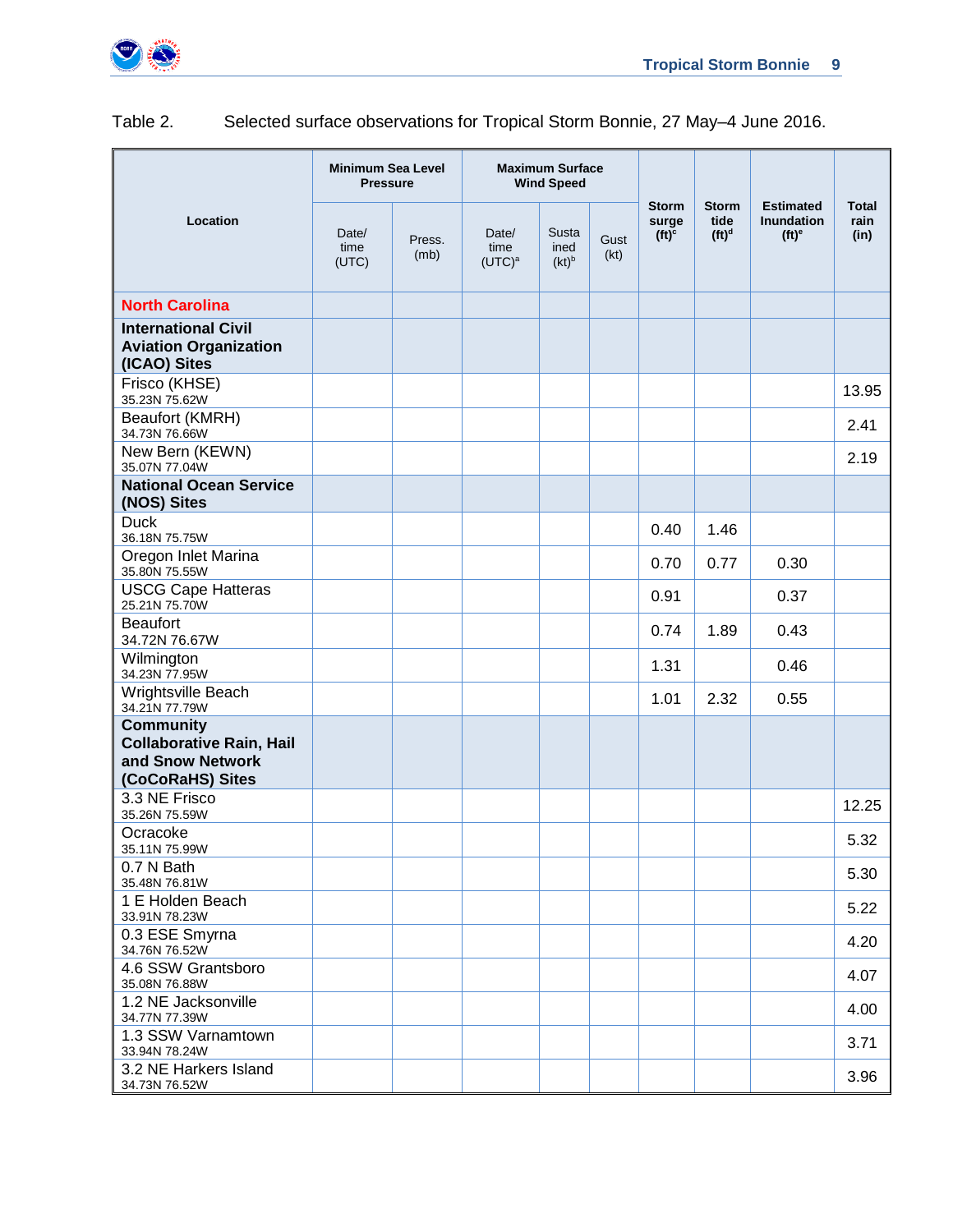

| <b>Kill Devil Hills</b><br>36.00N 75.67W                                   |         |        |         |    |    |      |      |      | 3.69  |
|----------------------------------------------------------------------------|---------|--------|---------|----|----|------|------|------|-------|
| 0.2 SE Lowland<br>35.30N 76.56W                                            |         |        |         |    |    |      |      |      | 3.22  |
| 4.4 SSE Wilmington<br>34.17N 77.92W                                        |         |        |         |    |    |      |      |      | 2.29  |
| <b>NWS Cooperative</b>                                                     |         |        |         |    |    |      |      |      |       |
| <b>Observer Program</b><br>(COOP) Sites                                    |         |        |         |    |    |      |      |      |       |
| Frisco<br>35.25N 75.60W                                                    |         |        |         |    |    |      |      |      | 11.09 |
| Ocracoke<br>35.11N 75.99W                                                  |         |        |         |    |    |      |      |      | 5.70  |
| <b>Gum Neck</b><br>35.71N 76.13W                                           |         |        |         |    |    |      |      |      | 4.91  |
| Manteo<br>35.92N 75.70W                                                    |         |        |         |    |    |      |      |      | 3.93  |
| Jacksonville<br>34.80N 77.40W                                              |         |        |         |    |    |      |      |      | 3.72  |
| Perrytown<br>35.06N 77.09W                                                 |         |        |         |    |    |      |      |      | 3.15  |
| <b>South Carolina</b>                                                      |         |        |         |    |    |      |      |      |       |
| <b>International Civil</b><br><b>Aviation Organization</b><br>(ICAO) Sites |         |        |         |    |    |      |      |      |       |
| Charleston International<br>Airport (KCHS)<br>32.90N 80.04W                | 29/1256 | 1008.8 | 29/1256 | 27 | 35 |      |      |      | 4.84  |
| Beaufort MCAS (KNBC)<br>32.49N 80.70W                                      | 29/1956 | 1012.3 | 29/2028 | 19 | 25 |      |      |      |       |
| Hilton Head (KHXD)<br>32.23N 80.69W                                        |         |        | 29/0315 | 22 | 28 |      |      |      |       |
| <b>Coastal-Marine</b><br><b>Automated Network</b><br>(C-MAN) Sites         |         |        |         |    |    |      |      |      |       |
| Folly Beach (FBIS1)<br>32.69N 79.89W                                       | 29/1200 | 1010.7 | 29/0720 | 22 | 27 |      |      |      |       |
| <b>National Ocean Service</b><br>(NOS) Sites                               |         |        |         |    |    |      |      |      |       |
| Charleston (CHTS1)<br>32.78N 79.93W                                        | 29/1218 | 1009.7 | 28/1812 | 16 | 22 | 1.51 | 3.36 | 0.74 |       |
| Springmaid Pier (MROS1)<br>33.66N 78.92W                                   | 30/1954 | 1011.2 | 28/1954 | 25 | 29 | 1.37 | 2.87 | 0.43 |       |
| <b>National Estuarine</b><br><b>Research Reserve</b><br><b>System</b>      |         |        |         |    |    |      |      |      |       |
| Oyster Landing (NIQS1)<br>33.35N 79.19W                                    |         |        |         |    |    | 1.80 | 3.11 | 0.70 |       |
| Caro-COOPS                                                                 |         |        |         |    |    |      |      |      |       |
| <b>Fripp Nearshore</b><br><b>Buoy 42003</b><br>(32.28N 80.41W)             | 31/0808 | 1010.3 | 28/2208 | 25 | 35 |      |      |      |       |
| <b>Capers Nearshore</b><br><b>Buoy 41029</b><br>(32.81N 79.63W)            | 29/1208 | 1008.8 | 29/1108 | 23 | 33 |      |      |      |       |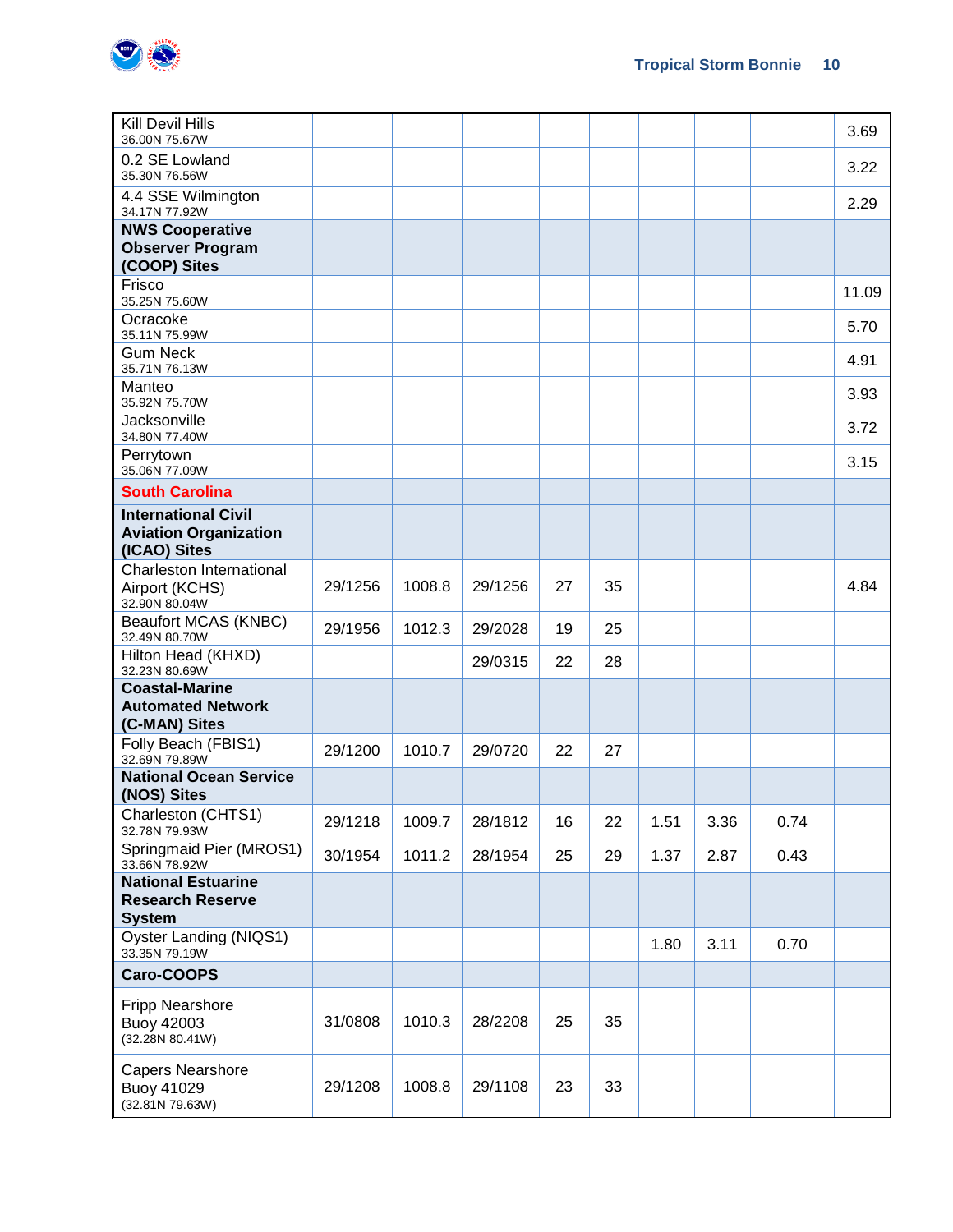

| <b>Public/Other</b>                                   |         |        |         |    |    |      |      |      |       |
|-------------------------------------------------------|---------|--------|---------|----|----|------|------|------|-------|
| Downtown Charleston                                   |         |        |         |    |    |      |      |      |       |
| (KCXM)<br>32.78N 79.93W                               | 29/1240 | 1009.5 | 28/2300 | 19 | 23 |      |      |      |       |
| Pineville (PNSO1)<br>33.25N 80.03W                    |         |        | 29/1410 | 25 | 29 |      |      |      |       |
| <b>NWS Charleston</b><br>32.89N 80.03W                |         |        |         |    |    |      |      |      | 5.42  |
| <b>NWS Cooperative</b>                                |         |        |         |    |    |      |      |      |       |
| <b>Observer Program</b><br>(COOP) Sites               |         |        |         |    |    |      |      |      |       |
| 1 SW Furman-Youmands<br>Farm (YMFS1)<br>32.67N 81.20W |         |        |         |    |    |      |      |      | 7.87  |
| <b>Community</b>                                      |         |        |         |    |    |      |      |      |       |
| <b>Collaborative Rain, Hail</b>                       |         |        |         |    |    |      |      |      |       |
| and Snow Network                                      |         |        |         |    |    |      |      |      |       |
| (CoCoRaHS) Sites                                      |         |        |         |    |    |      |      |      |       |
| 5.8 ESE Ridgeland<br>32.45N 80.89W                    |         |        |         |    |    |      |      |      | 10.36 |
| 6.3 SSW Varnville<br>32.76N 81.10W                    |         |        |         |    |    |      |      |      | 9.10  |
| 2.6 NW Charleston<br>32.93N 80.07W                    |         |        |         |    |    |      |      |      | 8.61  |
| 2.9 WNW N Charleston<br>32.93N 80.08W                 |         |        |         |    |    |      |      |      | 8.52  |
| 1.6 SSW Brunson<br>32.90N 81.20W                      |         |        |         |    |    |      |      |      | 6.45  |
| 2.5 SW Folly Beach<br>32.65N 79.96W                   |         |        |         |    |    |      |      |      | 6.28  |
| 1.7 SE Allendale<br>32.99N 81.29W                     |         |        |         |    |    |      |      |      | 6.14  |
| 7.6 NW Yemassee<br>32.78N 80.76W                      |         |        |         |    |    |      |      |      | 6.11  |
| 5.8 ENE Okatie<br>32.33N 80.86W                       |         |        |         |    |    |      |      |      | 6.05  |
| 5.3 NNE Georgetown<br>33.44N 79.26W                   |         |        |         |    |    |      |      |      | 2.79  |
| 1 NE Surfside Beach<br>33.60N 78.97W                  |         |        |         |    |    |      |      |      | 2.71  |
| Georgia                                               |         |        |         |    |    |      |      |      |       |
| <b>National Ocean Service</b><br>(NOS) Sites          |         |        |         |    |    |      |      |      |       |
| Fort Pulaski (FPKG1)<br>32.03N 80.90W                 | 31/0806 | 1011.3 | 29/1700 | 30 | 35 | 1.42 | 3.95 | 0.50 |       |
| <b>Community</b>                                      |         |        |         |    |    |      |      |      |       |
| <b>Collaborative Rain, Hail</b><br>and Snow Network   |         |        |         |    |    |      |      |      |       |
| (CoCoRaHS) Sites                                      |         |        |         |    |    |      |      |      |       |
| Marlow<br>32.27N 81.39W                               |         |        |         |    |    |      |      |      | 7.46  |
| Hydrometeorological                                   |         |        |         |    |    |      |      |      |       |
| <b>Automated Data System</b><br>(HADS) Sites (NWS)    |         |        |         |    |    |      |      |      |       |
| 1 SW Oliver (OLVG1)<br>32.49N 81.56W                  |         |        |         |    |    |      |      |      | 7.74  |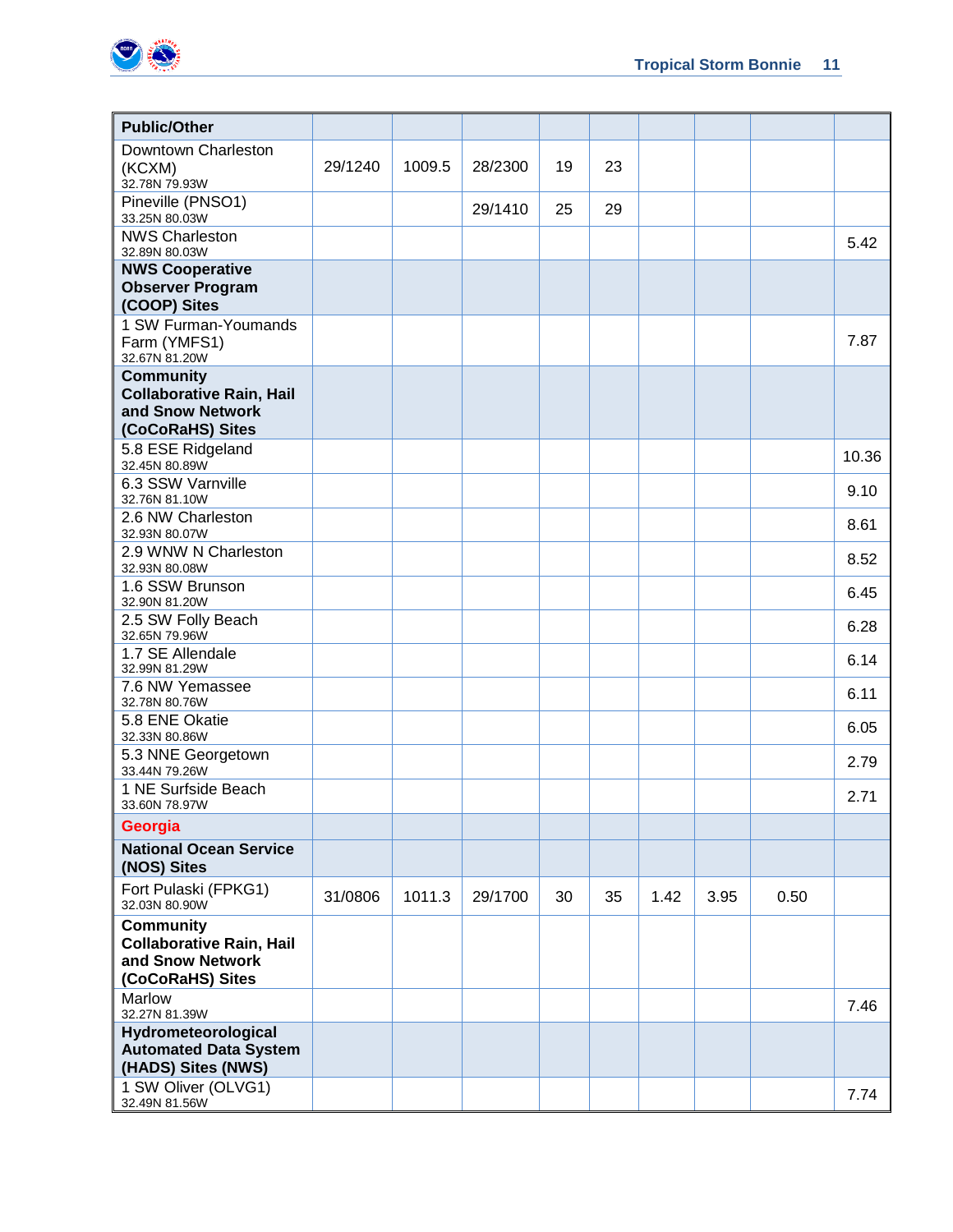

| 2 SW Eden (EDEG1)<br>32.19N 81.42W                  |         |        |         |    |    |      |      |      | 4.62 |
|-----------------------------------------------------|---------|--------|---------|----|----|------|------|------|------|
| <b>Florida</b>                                      |         |        |         |    |    |      |      |      |      |
| <b>National Ocean Service</b><br>(NOS) Sites        |         |        |         |    |    |      |      |      |      |
| Fernandina Beach<br>(FRDF1)<br>30.67N 81.47W        |         |        |         |    |    | 1.66 | 3.30 | 0.56 |      |
| Mayport Bar Pilots Dock<br>(MYPF1)<br>30.40N 81.43W |         |        |         |    |    | 1.32 | 2.56 | 0.62 |      |
| <b>Offshore Marine</b><br><b>Observations</b>       |         |        |         |    |    |      |      |      |      |
| <b>National Data Buoy</b><br><b>Center (NDBC)</b>   |         |        |         |    |    |      |      |      |      |
| Buoy 41004<br>32.50N 79.10W                         | 31/0650 | 1009.6 | 29/1010 | 28 | 35 |      |      |      |      |

a Date/time is for sustained wind when both sustained and gust are listed.

b Except as noted, sustained wind averaging periods for C-MAN and land-based reports are 2 min; buoy averaging periods are 8 min.

c Storm surge is water height above normal astronomical tide level.

<sup>d</sup> For most locations, storm tide is water height above the North American Vertical Datum of 1988 (NAVD88).<br><sup>e</sup> Estimated inundation is the maximum height of water above ground. For NOS tide gauges, the height of the wat above Mean Higher High Water (MHHW) is used as a proxy for inundation.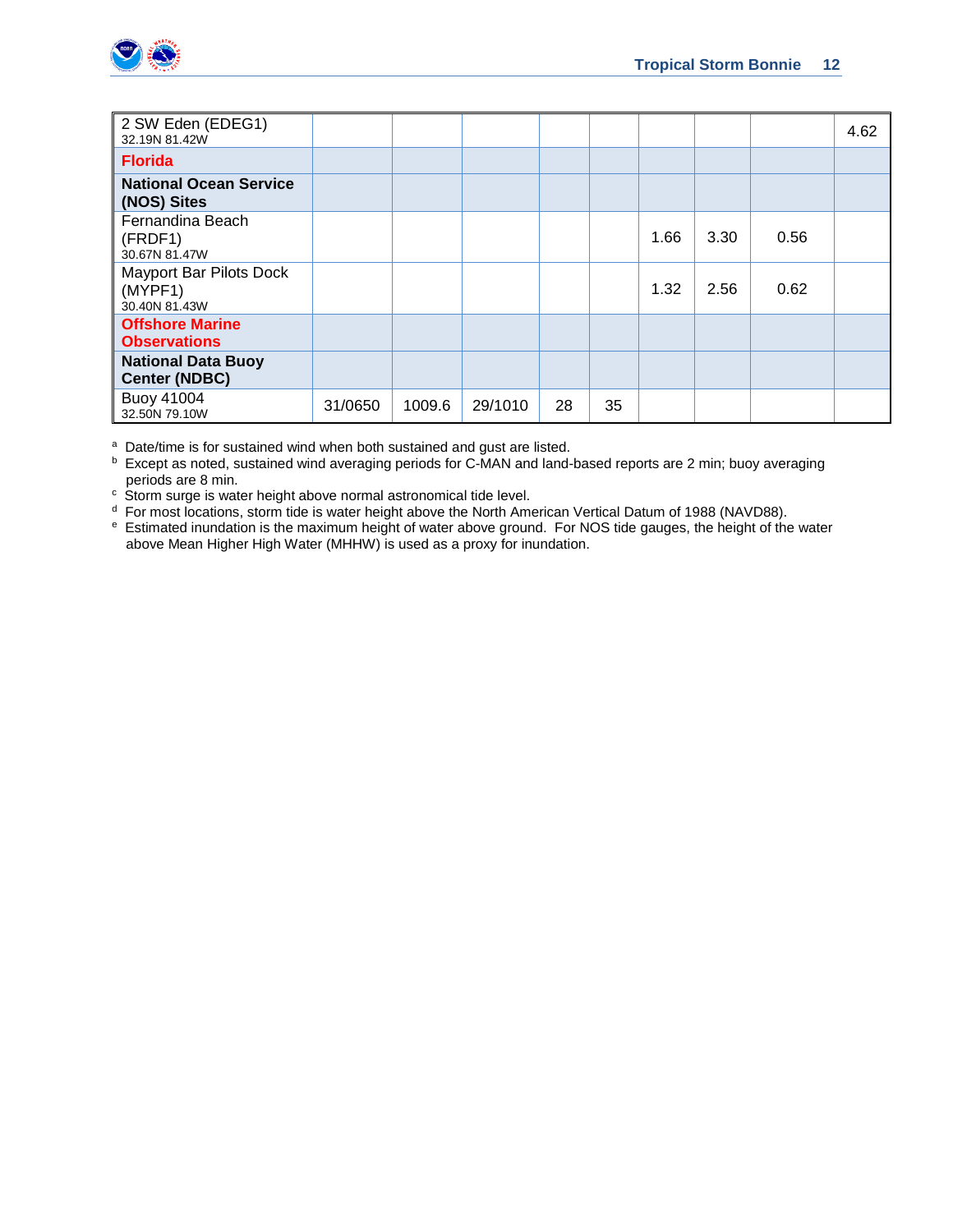

Table 3. Number of hours in advance of formation associated with the first NHC Tropical Weather Outlook forecast in the indicated likelihood category. Note that the timings for the "Low" category do not include forecasts of a 0% chance of genesis.

|                  |                        | <b>Hours Before Genesis</b> |
|------------------|------------------------|-----------------------------|
|                  | <b>48-Hour Outlook</b> | <b>120-Hour Outlook</b>     |
| Low $(< 40\%)$   | 42                     | 72                          |
| Medium (40%-60%) | 30                     | 42                          |
| High $(>60%)$    | 18                     | 30                          |

Table 4a. NHC official (OFCL) and climatology-persistence skill baseline (OCD5) track forecast errors (n mi) for Tropical Storm Bonnie. Mean errors for the previous 5 yr period are shown for comparison. Official errors that are smaller than the 5-yr means are shown in boldface type.

|                  |                   | Forecast Period (h) |       |       |       |       |       |  |  |  |
|------------------|-------------------|---------------------|-------|-------|-------|-------|-------|--|--|--|
|                  | $12 \overline{ }$ | 24                  | 36    | 48    | 72    | 96    | 120   |  |  |  |
| <b>OFCL</b>      | 26.9              | 31.7                | 35.7  | 51.8  | 69.4  | 78.4  | 79.0  |  |  |  |
| OCD <sub>5</sub> | 47.1              | 81.5                | 123.3 | 139.2 | 177.2 | 345.0 | 395.3 |  |  |  |
| Forecasts        | 17                | 13                  | 9     | 5     | 2     | 6     | 10    |  |  |  |
| OFCL (2011-15)   | 26.3              | 42.0                | 56.9  | 73.8  | 109.7 | 159.5 | 221.7 |  |  |  |
| OCD5 (2011-15)   | 46.3              | 98.5                | 158.7 | 217.9 | 323.7 | 419.0 | 498.0 |  |  |  |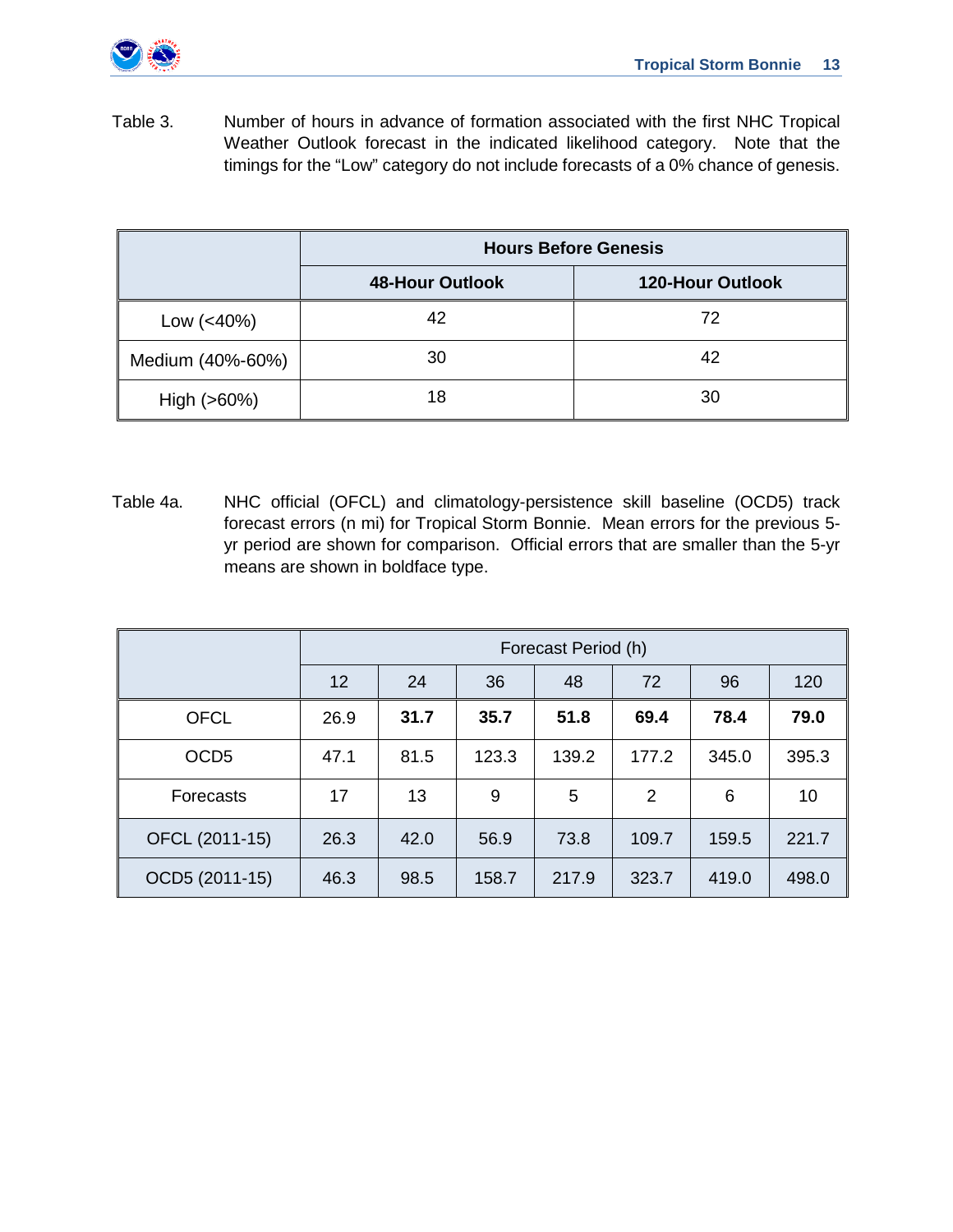

Table 4b. Homogeneous comparison of selected track forecast guidance models (in n mi) for Tropical Storm Bonnie. Errors smaller than the NHC official forecast are shown in boldface type. The number of official forecasts shown here will generally be smaller than that shown in Table 4a due to the homogeneity requirement.

|                  |      |       |       | Forecast Period (h) |                |        |                |
|------------------|------|-------|-------|---------------------|----------------|--------|----------------|
| Model ID         | 12   | 24    | 36    | 48                  | 72             | 96     | 120            |
| <b>OFCL</b>      | 26.9 | 31.7  | 35.7  | 51.8                | 69.4           | 87.7   | 82.3           |
| OCD <sub>5</sub> | 47.1 | 81.5  | 123.3 | 139.2               | 177.2          | 320.2  | 387.7          |
| <b>GFSI</b>      | 24.1 | 27.5  | 44.0  | 56.6                | 94.8           | 131.0  | 200.5          |
| <b>GHMI</b>      | 27.4 | 34.6  | 62.7  | 74.8                | 159.8          | 216.0  | 488.3          |
| <b>HWFI</b>      | 32.5 | 37.3  | 46.3  | 68.7                | 123.2          | 177.9  | 195.6          |
| <b>EMXI</b>      | 26.2 | 30.4  | 34.9  | 55.7                | 75.5           | 94.6   | 99.5           |
| <b>CMCI</b>      | 37.5 | 59.8  | 64.5  | 73.1                | 82.6           | 119.4  | 181.0          |
| <b>NVGI</b>      | 31.5 | 30.1  | 58.5  | 79.4                | 40.4           | 171.1  | 248.1          |
| <b>AEMI</b>      | 25.2 | 26.4  | 39.3  | 51.6                | 71.0           | 75.3   | 134.1          |
| <b>TVCA</b>      | 27.2 | 31.0  | 44.1  | 62.9                | 96.7           | 131.4  | 189.9          |
| <b>BAMD</b>      | 55.8 | 100.5 | 158.8 | 182.9               | 724.4          | 1487.4 | 2059.1         |
| <b>BAMM</b>      | 38.7 | 51.5  | 75.4  | 71.1                | 224.8          | 316.3  | 347.7          |
| <b>BAMS</b>      | 30.4 | 37.6  | 50.3  | 63.8                | 79.1           | 150.8  | 261.0          |
| <b>TABD</b>      | 42.3 | 68.4  | 102.5 | 203.0               | 302.5          | 900.6  | 1687.8         |
| <b>TABM</b>      | 40.6 | 43.9  | 46.9  | 73.8                | 149.8          | 155.5  | 242.6          |
| <b>TABS</b>      | 42.6 | 48.0  | 54.8  | 40.0                | 101.0          | 75.8   | 142.2          |
| Forecasts        | 17   | 13    | 9     | 5                   | $\overline{2}$ | 5      | $\overline{7}$ |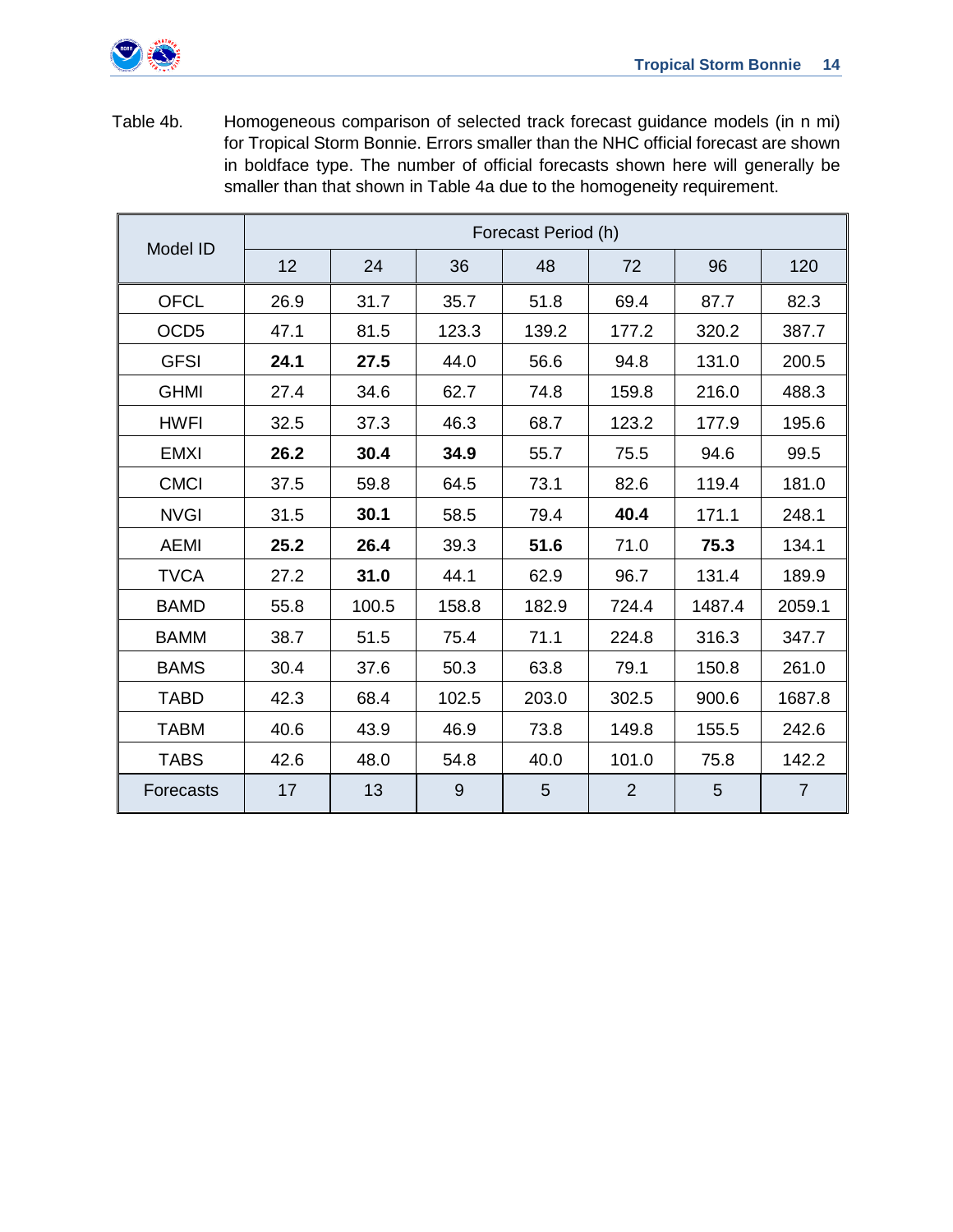

Table 5a. NHC official (OFCL) and climatology-persistence skill baseline (OCD5) intensity forecast errors (kt) for Tropical Storm Bonnie. Mean errors for the previous 5-yr period are shown for comparison. Official errors that are smaller than the 5-yr means are shown in boldface type.

|                  |     | Forecast Period (h) |      |      |      |      |      |  |  |  |
|------------------|-----|---------------------|------|------|------|------|------|--|--|--|
|                  | 12  | 24                  | 36   | 48   | 72   | 96   | 120  |  |  |  |
| <b>OFCL</b>      | 3.2 | 3.1                 | 4.4  | 6.0  | 2.5  | 3.3  | 6.0  |  |  |  |
| OCD <sub>5</sub> | 4.3 | 5.1                 | 3.6  | 7.0  | 8.0  | 13.2 | 6.5  |  |  |  |
| Forecasts        | 17  | 13                  | 9    | 5    | 2    | 6    | 10   |  |  |  |
| OFCL (2011-15)   | 5.5 | 8.3                 | 10.5 | 12.3 | 14.1 | 14.1 | 14.4 |  |  |  |
| OCD5 (2011-15)   | 6.7 | 10.0                | 12.3 | 14.3 | 16.8 | 16.7 | 16.4 |  |  |  |

Table 5b. Homogeneous comparison of selected intensity forecast guidance models (in kt) for Tropical Storm Bonnie. Errors smaller than the NHC official forecast are shown in boldface type. The number of official forecasts shown here will generally be smaller than that shown in Table 5a due to the homogeneity requirement.

|                  |     |     |     | Forecast Period (h) |                |      |      |
|------------------|-----|-----|-----|---------------------|----------------|------|------|
| Model ID         | 12  | 24  | 36  | 48                  | 72             | 96   | 120  |
| <b>OFCL</b>      | 3.2 | 3.1 | 4.4 | 6.0                 | 2.5            | 3.3  | 5.6  |
| OCD <sub>5</sub> | 4.3 | 5.1 | 3.6 | 7.0                 | 8.0            | 13.2 | 5.9  |
| <b>HWFI</b>      | 2.8 | 2.9 | 4.7 | 6.8                 | 5.0            | 9.8  | 10.4 |
| <b>GHMI</b>      | 3.4 | 3.2 | 2.7 | 4.8                 | 4.0            | 8.8  | 9.6  |
| <b>LGEM</b>      | 4.0 | 4.5 | 5.1 | 9.4                 | 11.0           | 13.0 | 16.1 |
| <b>DSHP</b>      | 3.6 | 3.9 | 7.7 | 12.0                | 10.0           | 5.7  | 5.9  |
| <b>IVCN</b>      | 3.3 | 3.0 | 2.7 | 5.0                 | 3.5            | 3.7  | 3.8  |
| <b>GFSI</b>      | 4.6 | 6.5 | 6.1 | 5.8                 | 0.5            | 3.5  | 9.7  |
| <b>EMXI</b>      | 4.8 | 6.2 | 3.7 | 2.6                 | 4.5            | 5.7  | 6.1  |
| Forecasts        | 17  | 13  | 9   | 5                   | $\overline{2}$ | 6    | 9    |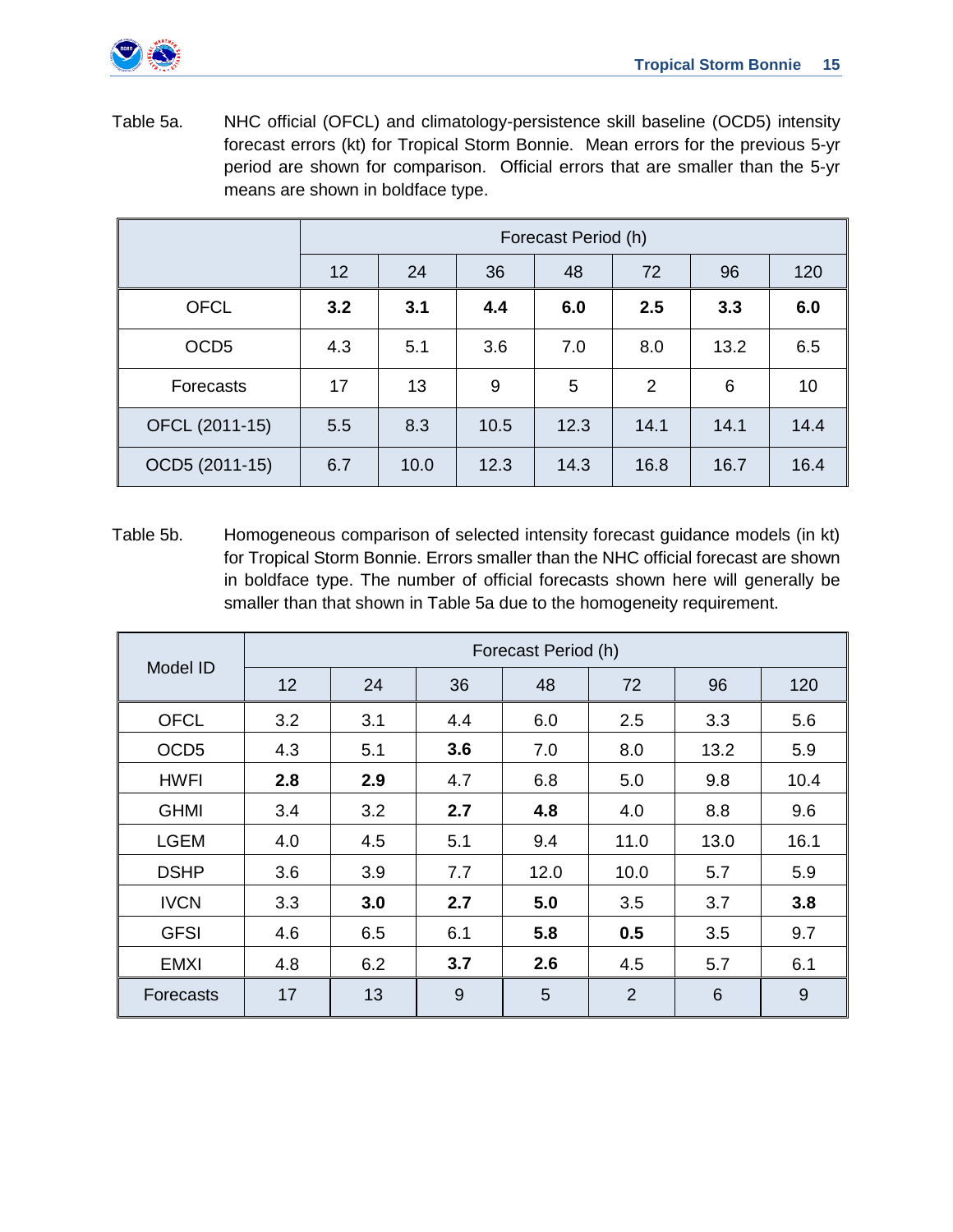

Savannah River to Little River Inlet

| Date/Time<br>(UTC) | <b>Action</b>                        | Location                             |
|--------------------|--------------------------------------|--------------------------------------|
| 27 / 2100          | <b>Tropical Storm Warning Issued</b> | Savannah River to Little River Inlet |

29 / 1200 Tropical Storm Warning<br>Discontinued

Table 6. Watch and warning summary for Tropical Storm Bonnie, 27 May–4 June 2016.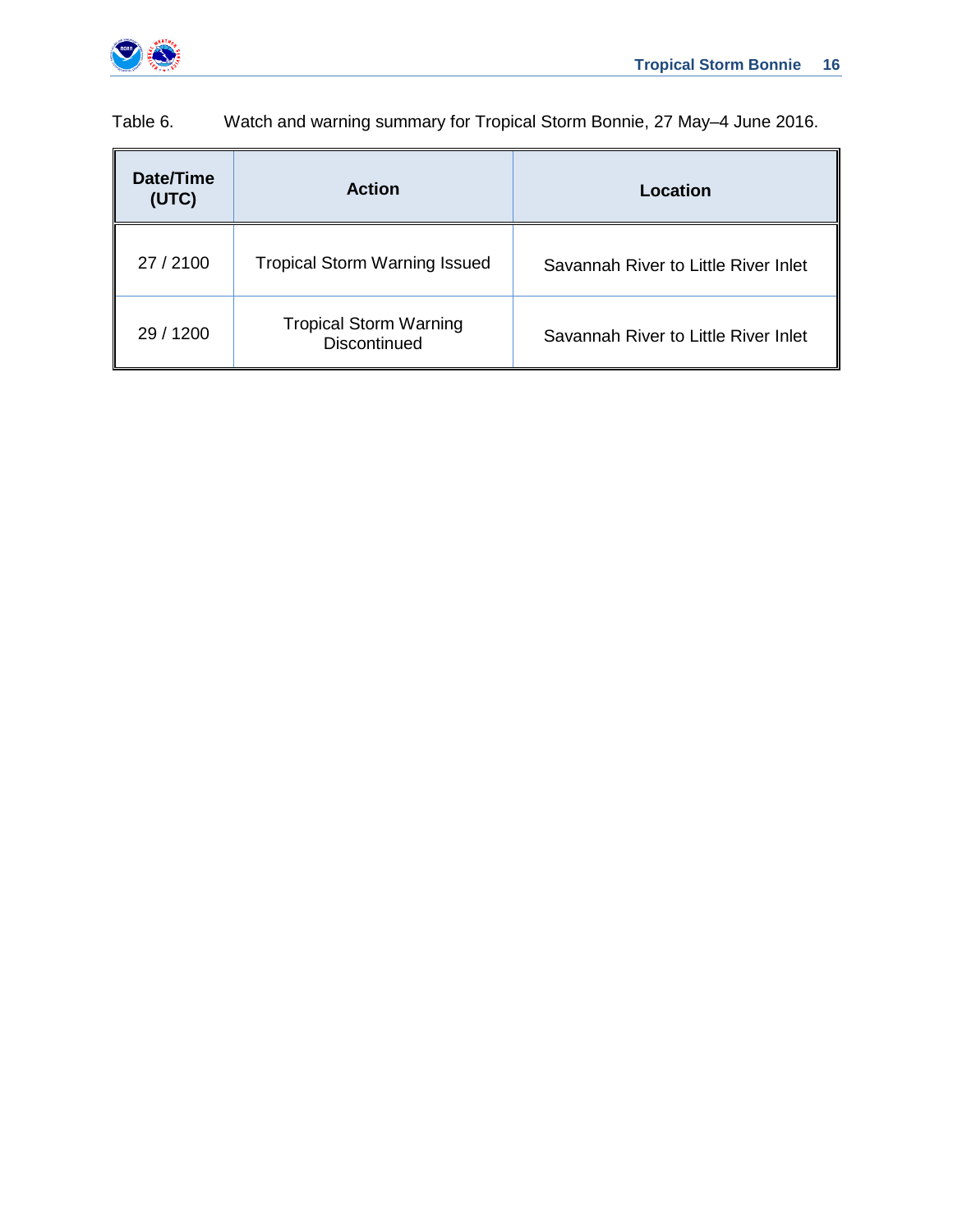



Figure 1. Best track positions for Tropical Storm Bonnie, 27 May–4 June 2016. The track during the post-tropical stage starting on 4 June is based partly on analyses from the NOAA Ocean Prediction Center and NHC's Tropical Analysis and Forecast Branch. The inset shows closer details of Bonnie's track from 27 May through 2 June.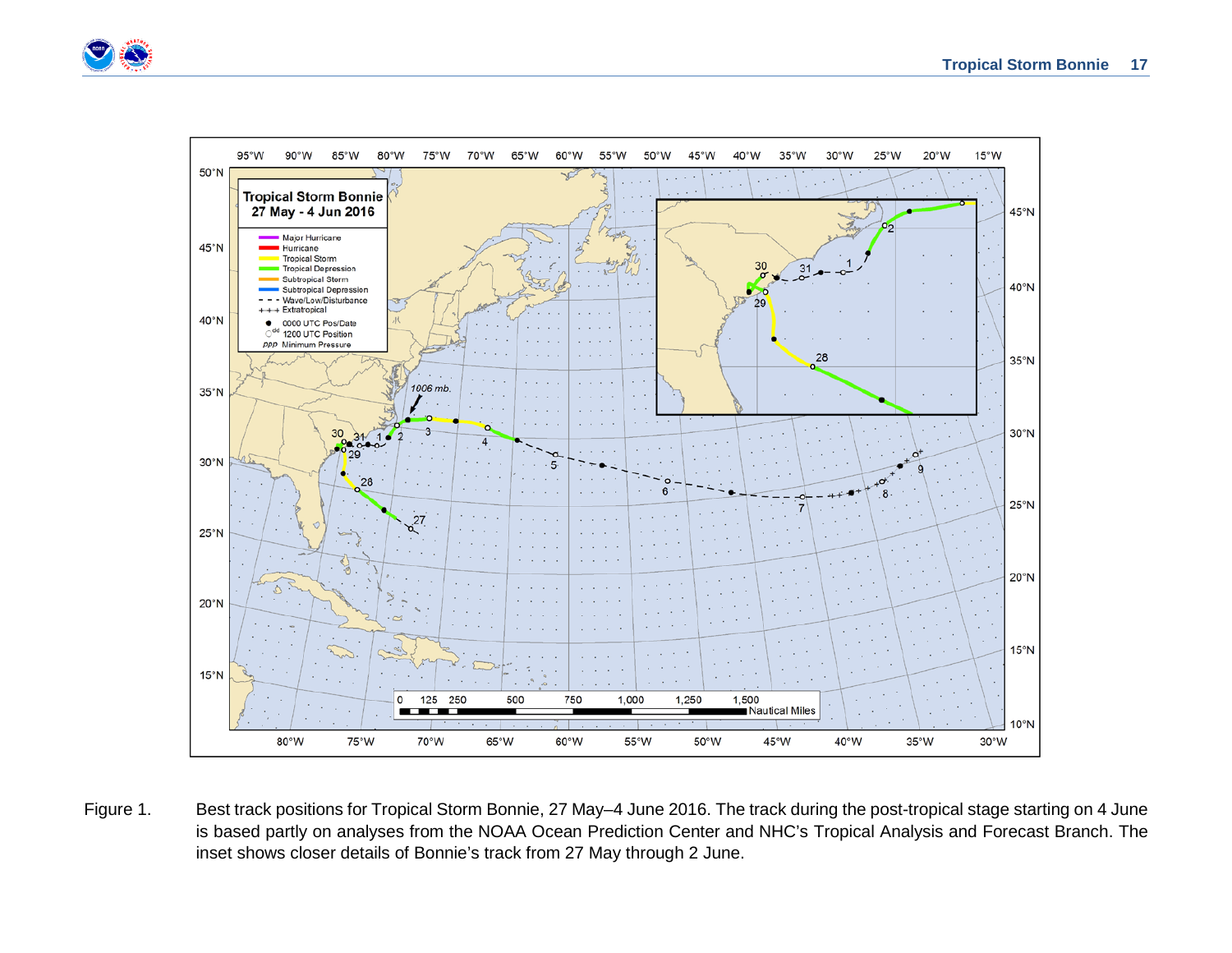



Figure 2. Selected wind observations and best track maximum sustained surface wind speed curve for Tropical Storm Bonnie, 27 May– 4 June 2016. Aircraft observations have been adjusted for elevation using 90%, 80%, and 80% adjustment factors for observations from 700 mb, 850 mb, and 1500 ft, respectively. AMSU intensity estimates are from the Cooperative Institute for Meteorological Satellite Studies technique. Dashed vertical lines correspond to 0000 UTC, and the solid vertical line corresponds to landfall.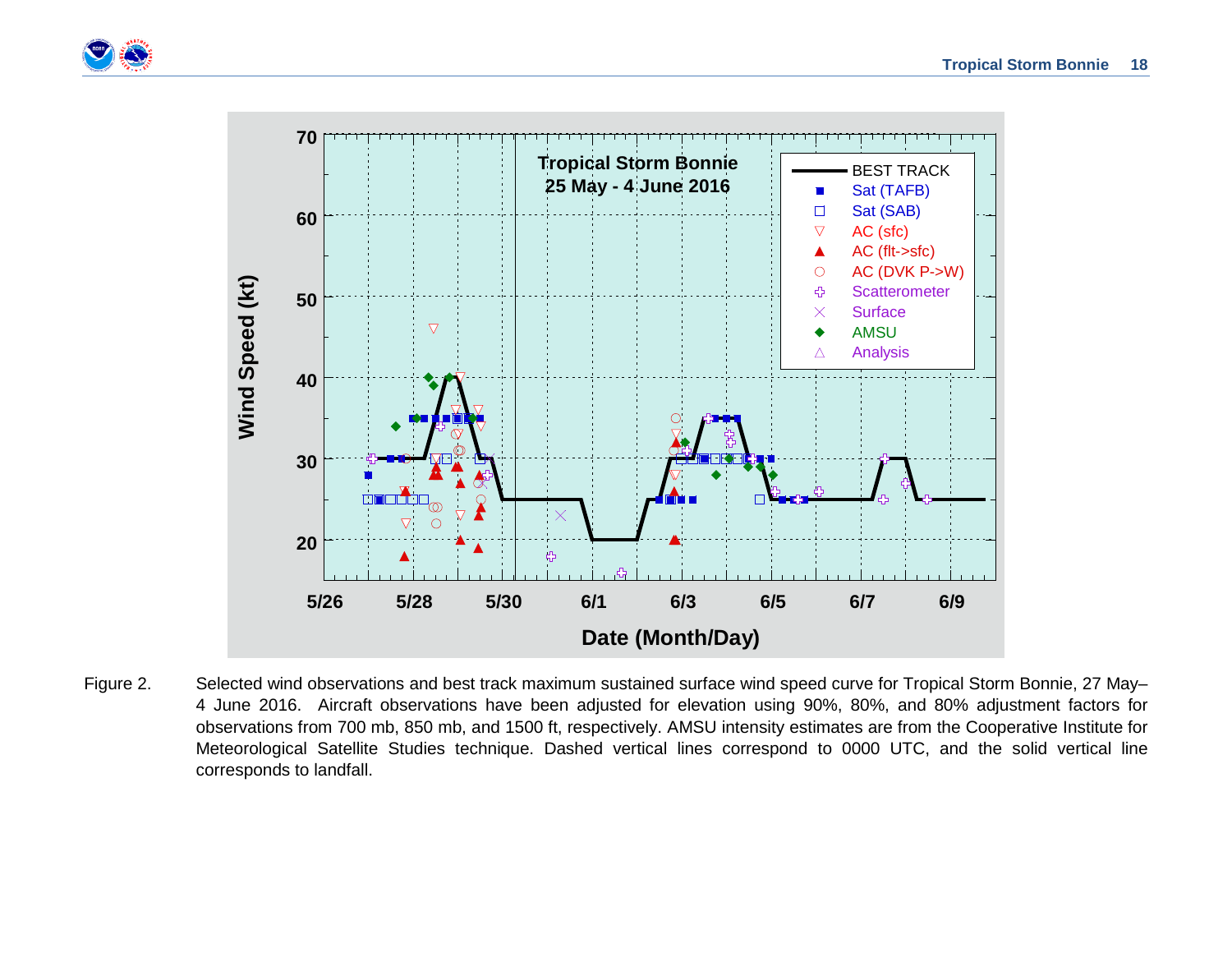



Figure 3. Selected pressure observations and best track minimum central pressure curve for Tropical Storm Bonnie, 27 May–4 June 2016. Advanced Dvorak Technique estimates represent the Current Intensity at the nominal observation time. AMSU intensity estimates are from the Cooperative Institute for Meteorological Satellite Studies technique. KZC P-W refers to pressure estimates derived using the Knaff-Zehr-Courtney pressure-wind relationship. Dashed vertical lines correspond to 0000 UTC, and the solid vertical line corresponds to landfall.